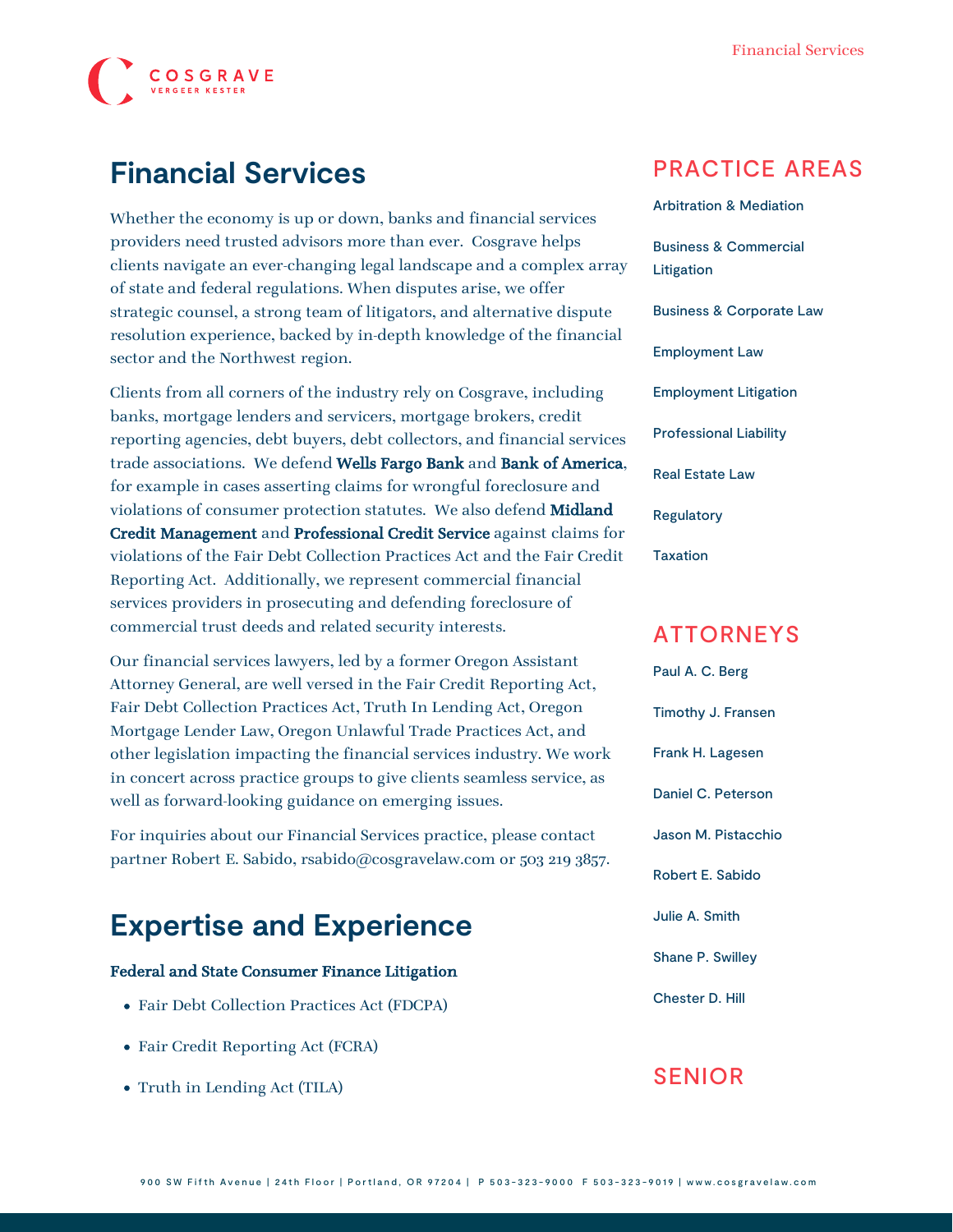

- Real Estate Settlement Procedures Act (RESPA)
- Consumer Financial Protection Bureau (CFPB) Regulations
- Oregon Unlawful Trade Practices Act (UTPA)
- Oregon Unlawful Debt Collection Practices Act (OUDCPA)
- Washington Consumer Protection Act (WCPA)
- Washington Collection Agency Act (WCAA)

### Wrongful Foreclosure Defense

- Standing and assignment issues
- Challenges to default
- Disputes relating to loan modification
- Consumer Financial Protection Bureau (CFPB) regulatory issues

### Regulatory and Administrative Investigations

- Oregon Attorney General Civil Investigative Demands (CIDs)
- Consumer Financial Protection Bureau (CFPB) Examinations and Investigations

### Compliance with Federal and State Protection Financial Laws

- Consumer Financial Protection Bureau (CFPB) Regulations
- Fair Debt Collection Practices Act (FDCPA)
- Oregon Mortgage Lender Law
- Oregon Unlawful Debt Collection Practices Act (OUDCPA)

## **Representative Experience**

### Otto v. Kavanaugh

Following settlement of an FDCPA claim, Cosgrave succeeded in obtaining an order drastically limiting plaintiff's recovery of attorney fees. By laying out the history of pre-suit negotiations between the parties, Cosgrave succeeded in showing plaintiff's attempt to run up fees, thereby

### PARTNER

#### [Frank H. Lagesen](https://www.cosgravelaw.com/frank-lagesen-business-commerical-litigation/)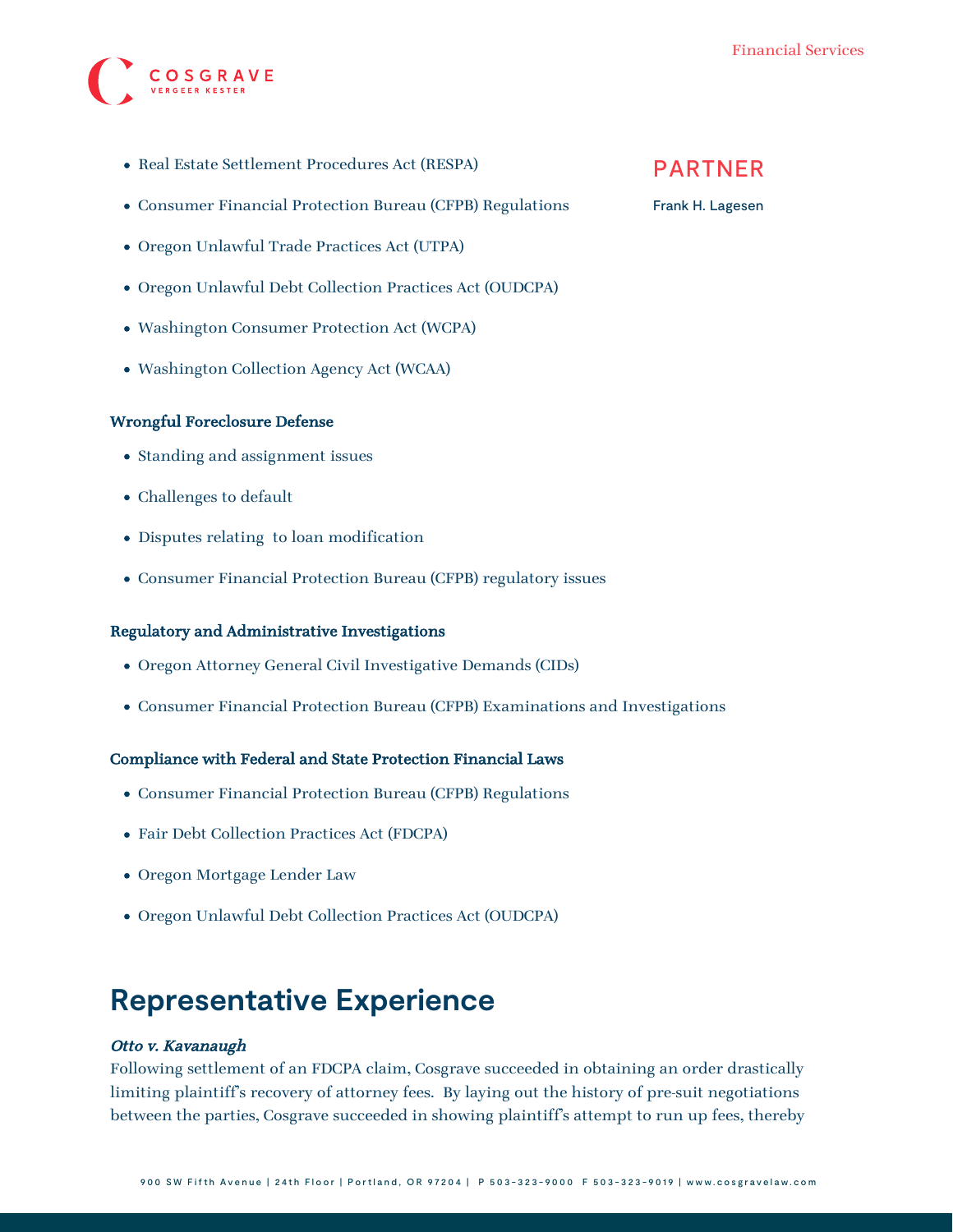

limiting plaintiff to less than one-third of his claimed fees.

### Fleshman v. Wells Fargo

In a motion to dismiss, Cosgrave successfully argued that the relationship between a mortgage servicer and borrower is an arm's length relationship to which ordinary negligence duties do not apply. As a result of the motion, tort claims against the servicer were dismissed with prejudice.

### Brandrup v. Recontrust – Oregon's Landmark MERS Decision

Knowing the huge impact the case would have on lending and servicing in Oregon, Cosgrave's team of financial services and appellate attorneys filed an amicus brief on behalf of the Mortgage Bankers Association, Oregon Bankers Association, and Independent Community Banks of Oregon in the Oregon Supreme Court.

### Morin v. Professional Credit Service & Peak v. Professional Credit Service

In these two federal lawsuits, Cosgrave prevailed on motions for summary judgment against hotlycontested FDCPA claims – one alleging that the debtor was not liable for the subject debts; and the other alleging that voice mails left for the debtor were impermissible communications. In both cases, Cosgrave steered the cases toward successful resolution for its clients through targeted discovery and critical analysis of case law.

## **Affiliations**

- Mortgage Bankers Association
- Association of Credit and Collection Professionals (ACA International)
- Debt Buyers Association (DBA International)
- Oregon Mortgage Lenders Association
- Oregon Collectors Association
- Oregon Bankers Association
- Oregon Association of Defense Counsel (OADC)
- ALFA International Business Litigation Practice Group
- Defense Research Institute (DRI)